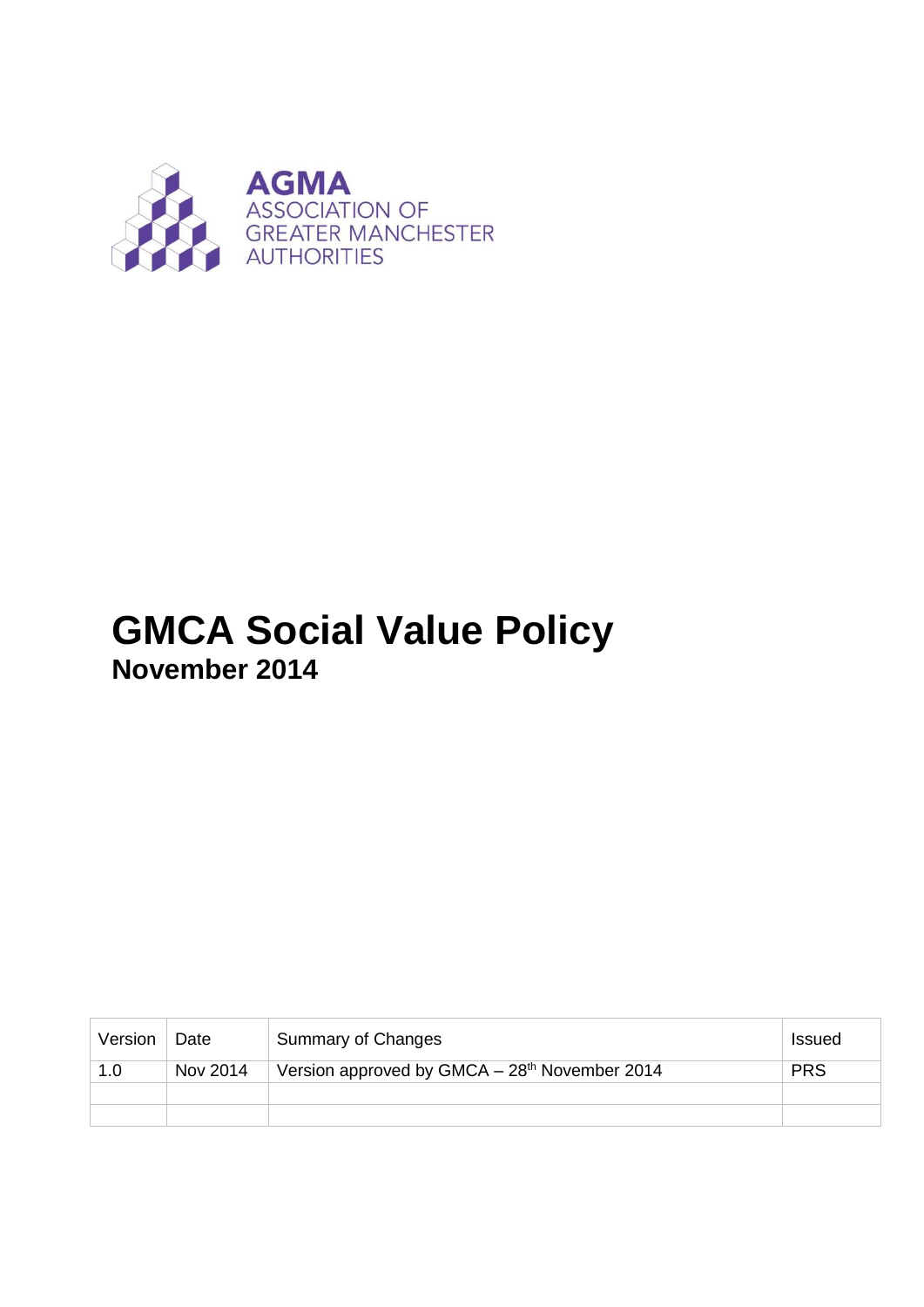# **Social Value Policy for the GMCA**

## **1.0 Purpose**

The aim of this Policy is to set out how the Combined Authority (and its members) will deliver social value through their commissioning and procurement activities and to set the Authority's priorities in relation to social value.

## **2.0 Background and Scope**

The Public Services (Social Value) Act 2012 came into force on 31st January 2013\*. It is now a legal obligation for local authorities and other public bodies to consider the social good that could come from the procurement of services before they embark upon it. The aim of the Act is not to alter the commissioning and procurement processes, but to ensure that, as part of these processes, councils give consideration to the wider impact of the services delivery. It allows authorities, for example, to choose a supplier under a tendering process who not only provides the most economically advantageous service, but one which goes beyond the basic contract terms and secures wider benefits for the community. It could be argued that this type of approach has been adopted as good practice across Greater Manchester Authorities before the Act came into force. However, together the Act and this policy provide an opportunity to deliver a cohesive yet flexible and innovative approach to generating social value through public procurement.

Statutory requirement of the Act only apply to public service contracts above EU thresholds, however in order to incorporate the good practice associated with Social Value into mainstream commissioning and procurement practice, it is the intention of the Combined Authority to embed this policy and associated Great Manchester Social Value Framework within all commissioning and procurement activity wherever proportionate and practicable. This policy statement sets out the Combined Authority's aims in this regard. In particular it seeks to:

- Set out a definition of Social Value for Greater Manchester
- Sets out the policy context for Social Value in Greater Manchester
- Set out the priority policy objectives
- Sets out a Greater Manchester Social Value Framework

#### **3.0 Defining Social Value**

The Act does not define what is meant by 'social value'. Therefore the Combined Authority will adopt the definition of social value as set out by the Sustainable Procurement Taskforce. Social Value is defined as:

A process whereby organisations meet their needs for good, services, works and utilities in a way that achieves value for money on a whole life basis in terms of generating benefits not only to the organisation, but also to society and economy, whilst minimising damage to the environment.

#### **4.0 Policy Context**

The Greater Manchester Strategy 2013-20 – 'Better Together' sets the overarching strategic framework for this policy.

The strategy recognises that despite the recession, Greater Manchester's economy has been shown to be more robust than most of the rest of the UK economy. Greater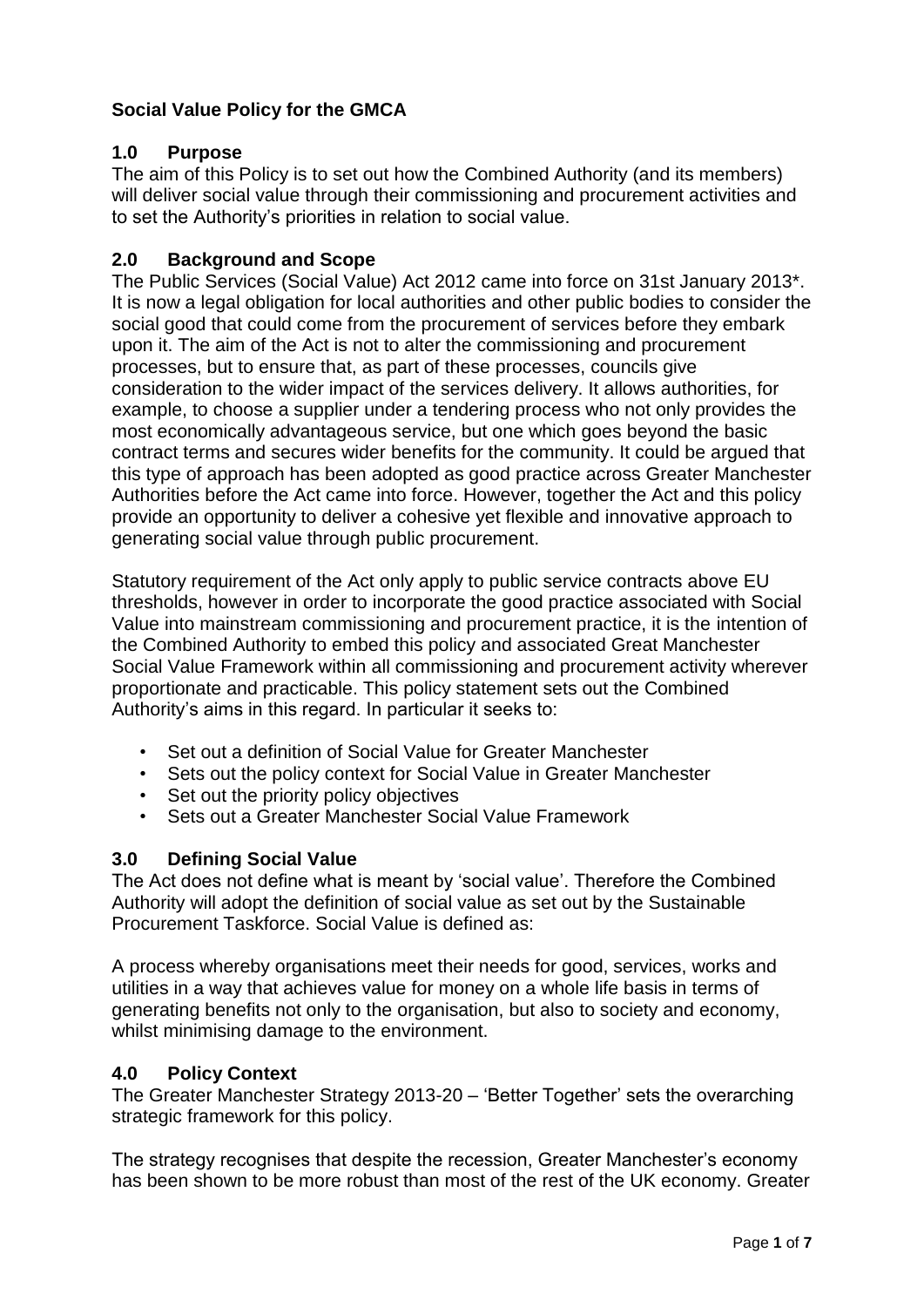Manchester generates £48 billion GVA, a 4% share of the national economy. However, given the size of the GM economy, it is recognised that we should be achieving more. The Strategy outlines that we are currently a 'cost centre' for the UK, requiring £22 billion of public spending but only generating £17 billion in taxes. The aspiration is for Greater Manchester to close and then eliminate that £5 billion deficit to become a net contributor to the national economy.

This Public Service Reform agenda sets out a collaborative and ambitious programme with two linked aims:

- to re-design public services to build the independence and self-reliance of GM's residents; and,
- to collaboratively invest in public service interventions to help all GM partners sustainably reduce demand for their services.

These reforms are expressly designed to encourage families, individuals and communities to lead more productive and fulfilling lives. This Social Value Policy, the Greater Manchester Social Value Framework that supports it and the Social Value activities that it generates will form a key element in the delivery of Public Sector Reform.

# **5.0 Objectives**

The objectives of this policy reflect the Combined Authority's definition of Social Value (set out in Section 3.0) and are as follows:

- promote employment and economic sustainability tackle unemployment and facilitate the development of skills
- raise the living standards of local residents working towards living wage, maximise employee access to entitlements such as childcare and encourage suppliers to source labour from within Greater Manchester
- promote participation and citizen engagement encourage resident participation and promote active citizenship
- build the capacity and sustainability of the voluntary and community sectorpractical support for local voluntary and community groups
- promote equity and fairness target effort towards those in the greatest need or facing the greatest disadvantage and tackle deprivation across the borough
- promote environmental sustainability reduce wastage, limit energy consumption and procure materials from sustainable sources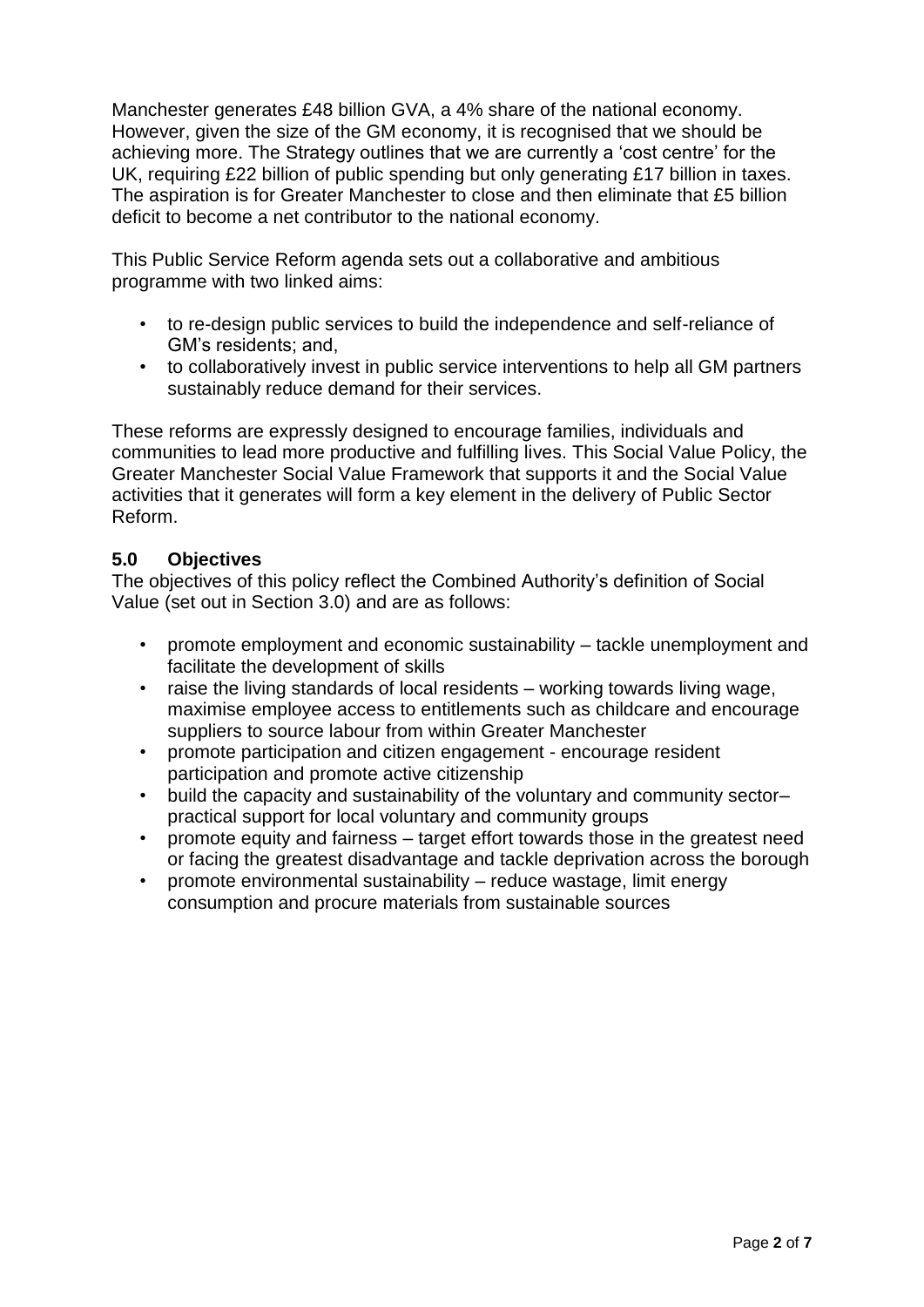| <b>Theme</b>              |                                | <b>Outcomes: What</b>                      | What could this mean for                                                                                                                                                                                                                                                                                                                                                                                                                                                                                                                                                                                                                                                                                              | Case Studies / the    |
|---------------------------|--------------------------------|--------------------------------------------|-----------------------------------------------------------------------------------------------------------------------------------------------------------------------------------------------------------------------------------------------------------------------------------------------------------------------------------------------------------------------------------------------------------------------------------------------------------------------------------------------------------------------------------------------------------------------------------------------------------------------------------------------------------------------------------------------------------------------|-----------------------|
|                           |                                | are we trying to                           | suppliers?                                                                                                                                                                                                                                                                                                                                                                                                                                                                                                                                                                                                                                                                                                            | art of the possible - |
|                           |                                | achieve?                                   | What could they deliver                                                                                                                                                                                                                                                                                                                                                                                                                                                                                                                                                                                                                                                                                               | ideas to initiate     |
|                           |                                |                                            | (Examples Only - this is NOT                                                                                                                                                                                                                                                                                                                                                                                                                                                                                                                                                                                                                                                                                          | discussions /         |
|                           |                                |                                            | and exhaustive list)                                                                                                                                                                                                                                                                                                                                                                                                                                                                                                                                                                                                                                                                                                  | innovations           |
| Promote<br>a)<br>Economic | Employment &<br>Sustainability | Outcome 1: More<br>local people in<br>work | Create x number of new jobs<br>$\bullet$<br>in the local economy<br>Create x number of<br>$\bullet$<br>traineeships (including<br>apprenticeships) for local<br>residents<br>Provide x number of days of<br>٠<br>meaningful work experience<br>for local residents<br>Support x number of people<br>back to work by providing<br>career mentoring for job<br>clubs, including mock<br>interviews, CV advice, and<br>careers guidance<br>Supporting young people into<br>work by delivering<br>employability support (e.g. CV<br>advice, mock interviews,<br>careers guidance) to x<br>number of school and college<br>students<br>Employ x number of ex-<br>offenders (or other group of<br>people who typically face |                       |
|                           |                                |                                            | additional challenges in<br>competing in the labour<br>market                                                                                                                                                                                                                                                                                                                                                                                                                                                                                                                                                                                                                                                         |                       |
|                           |                                | Outcome 2:<br>Thriving local<br>businesses | Support x number of new<br>$\bullet$<br>business start-ups by running<br>practical workshops with<br>enterprise clubs<br>Support the local economy by<br>$\bullet$<br>spending x% of total<br>expenditure in the local<br>supply chain - this could be<br>measured with tools such as<br>LM3<br>Support the local supply chain<br>$\bullet$<br>by spending x% of total<br>expenditure in a xx-mile<br>radius of / within Greater<br>Manchester                                                                                                                                                                                                                                                                        |                       |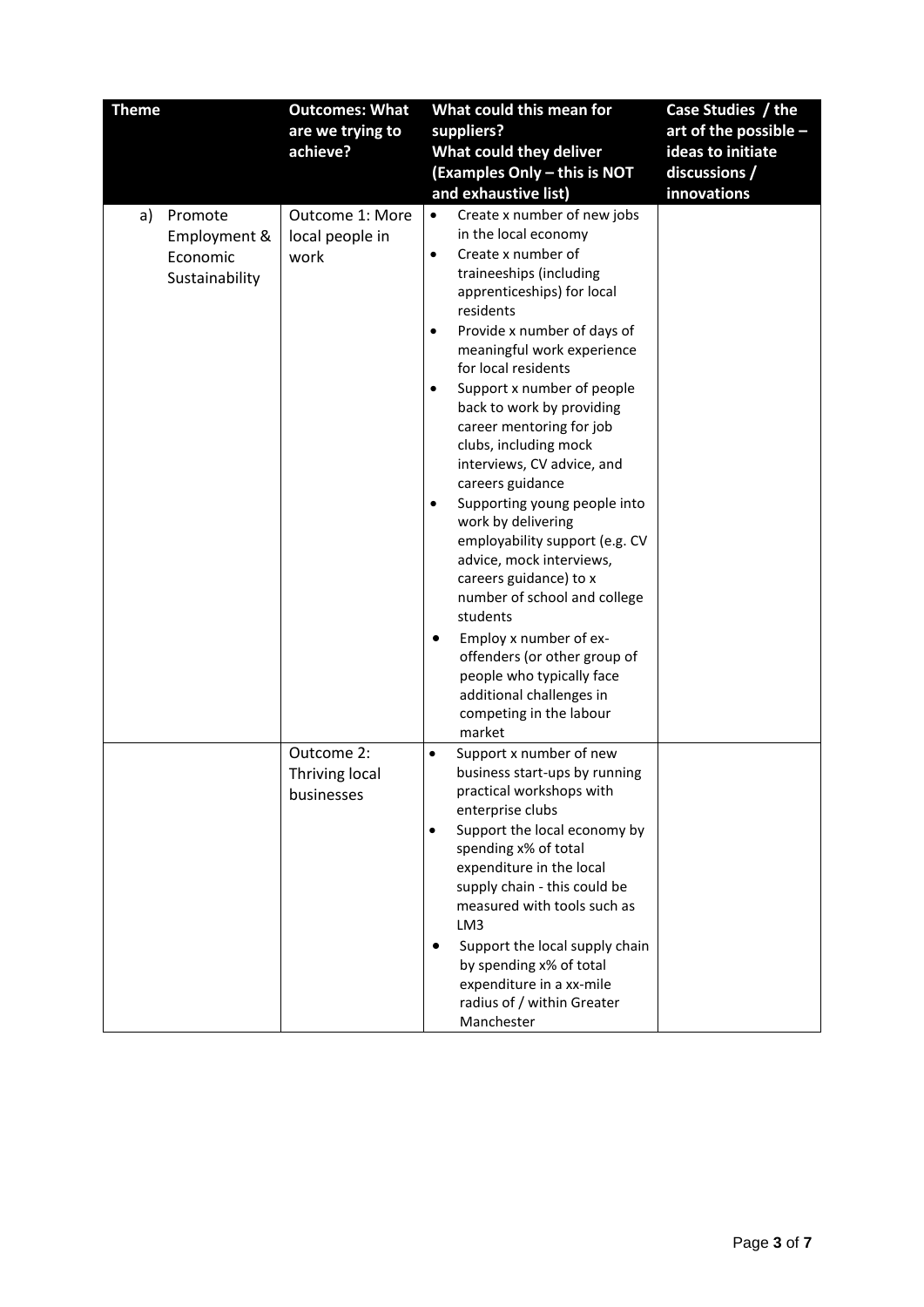| <b>Theme</b>                                                | <b>Outcomes: What</b>                                                                                     | What could this mean for                                                                                                                                                                                                                                                                                                                                                                                                                                                                                                                                                                   | Case Studies / the      |
|-------------------------------------------------------------|-----------------------------------------------------------------------------------------------------------|--------------------------------------------------------------------------------------------------------------------------------------------------------------------------------------------------------------------------------------------------------------------------------------------------------------------------------------------------------------------------------------------------------------------------------------------------------------------------------------------------------------------------------------------------------------------------------------------|-------------------------|
|                                                             | are we trying to                                                                                          | suppliers?                                                                                                                                                                                                                                                                                                                                                                                                                                                                                                                                                                                 | art of the possible $-$ |
|                                                             | achieve?                                                                                                  | What could they deliver                                                                                                                                                                                                                                                                                                                                                                                                                                                                                                                                                                    | ideas to initiate       |
|                                                             |                                                                                                           | (Examples Only - this is NOT                                                                                                                                                                                                                                                                                                                                                                                                                                                                                                                                                               | discussions /           |
|                                                             |                                                                                                           | and exhaustive list)                                                                                                                                                                                                                                                                                                                                                                                                                                                                                                                                                                       | innovations             |
|                                                             | Outcome 3:<br>Responsible<br>businesses that<br>do their bit for<br>the local<br>community                | Attract £x worth of inward<br>$\bullet$<br>investment into the borough<br>Secure positive profile for the<br>$\bullet$<br>Greater Manchester through x<br>number of positive stories in<br>the national media<br>Support the Fairtrade status<br>$\bullet$<br>by ensuring that x% of food<br>products in the supply-chain is<br>Fairtrade<br>Secure £x-worth of<br>$\bullet$<br>investment in, or in-kind<br>contributions to, fuel poverty<br>initiatives in Greater<br>Manchester                                                                                                        |                         |
| Raise the living<br>b)<br>standard of<br>local residents    | Outcome 4: A<br>Local workforce<br>which is fairly<br>paid and<br>positively<br>supported by<br>employers | Work towards paying staff the<br>$\bullet$<br>Living Wage<br>Increase rates of pay for<br>$\bullet$<br>lowest-paid staff by x%<br>Improve the skills levels of<br>٠<br>existing staff by training x% of<br>the workforce to Level 2/3/4<br>(for example)<br>Reduce average sickness<br>$\bullet$<br>absence by x% through an<br>improved health, wellbeing<br>and support package for staff<br>Identify all staff who are<br>$\bullet$<br>carers and ensure flexible<br>working practices are<br>implemented to support<br>these responsibilities within x<br>weeks of contract start date |                         |
| c)<br>Promote<br>Participation<br>and Citizen<br>Engagement | Outcome 5:<br>Individuals and<br>communities<br>enabled and<br>supported to help<br>themselves            | x% of service users supported<br>$\bullet$<br>to self-help<br>Coordinate and run a<br>$\bullet$<br>befriending scheme to reduce<br>social isolation (and thus<br>prevent the consequences of<br>social isolation) for x number<br>of older people                                                                                                                                                                                                                                                                                                                                          |                         |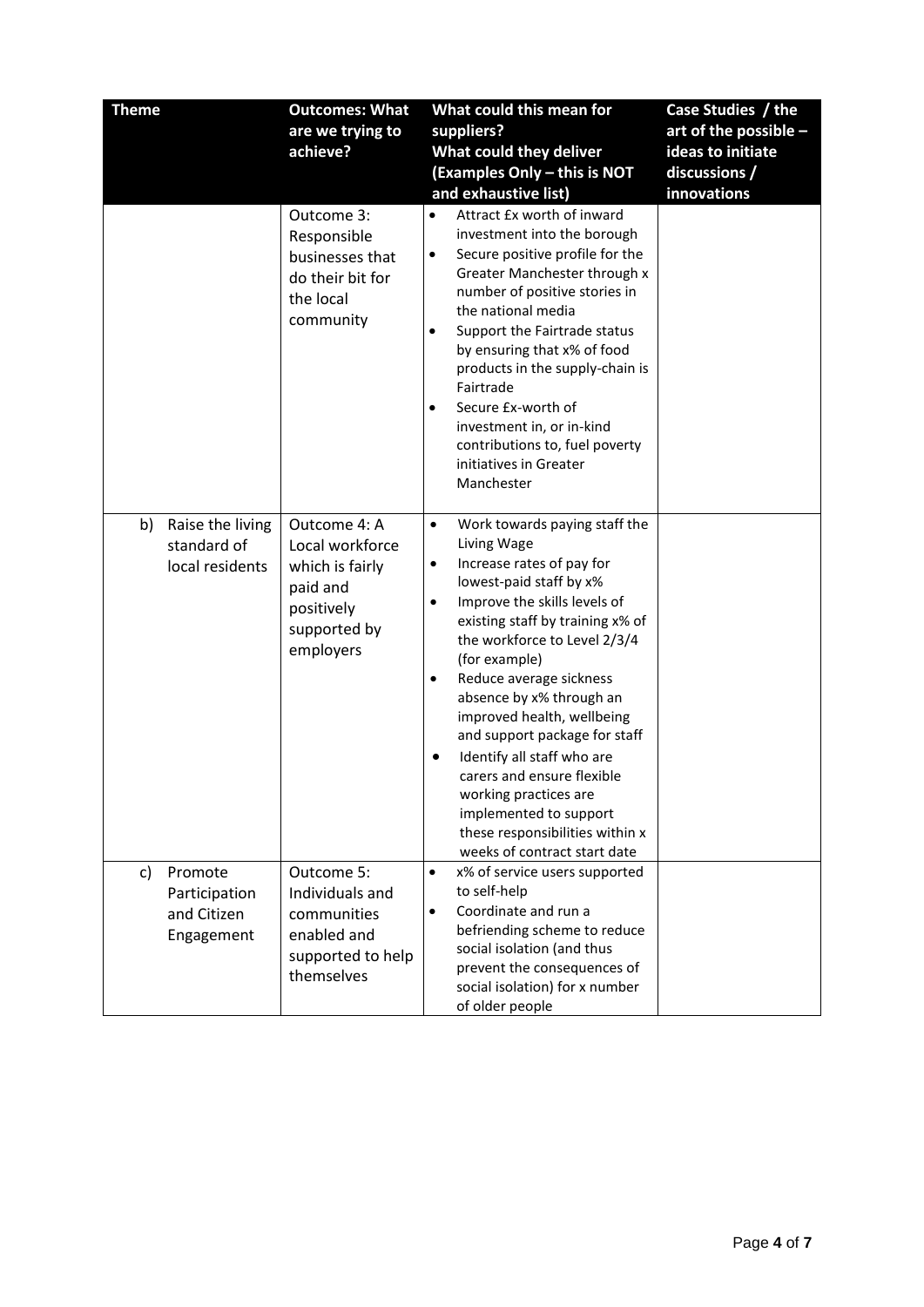| <b>Theme</b>                                                                                           | <b>Outcomes: What</b>                                                             | What could this mean for                                                                                                                                                                                                                                                                                                                                                                                                                                                                                                                                                                                                                                                                                                                        | Case Studies / the      |
|--------------------------------------------------------------------------------------------------------|-----------------------------------------------------------------------------------|-------------------------------------------------------------------------------------------------------------------------------------------------------------------------------------------------------------------------------------------------------------------------------------------------------------------------------------------------------------------------------------------------------------------------------------------------------------------------------------------------------------------------------------------------------------------------------------------------------------------------------------------------------------------------------------------------------------------------------------------------|-------------------------|
|                                                                                                        | are we trying to                                                                  | suppliers?                                                                                                                                                                                                                                                                                                                                                                                                                                                                                                                                                                                                                                                                                                                                      | art of the possible $-$ |
|                                                                                                        | achieve?                                                                          | What could they deliver                                                                                                                                                                                                                                                                                                                                                                                                                                                                                                                                                                                                                                                                                                                         | ideas to initiate       |
|                                                                                                        |                                                                                   | (Examples Only - this is NOT                                                                                                                                                                                                                                                                                                                                                                                                                                                                                                                                                                                                                                                                                                                    | discussions /           |
|                                                                                                        |                                                                                   | and exhaustive list)                                                                                                                                                                                                                                                                                                                                                                                                                                                                                                                                                                                                                                                                                                                            | innovations             |
| <b>Build capacity</b><br>d)<br>and<br>sustainability<br>of the<br>Voluntary and<br>Community<br>Sector | Outcome 6: An<br>effective and<br>resilient third<br>sector                       | Contribute x number of hours<br>$\bullet$<br>of business planning support /<br>financial advice / legal advice<br>/ HR advice to community and<br>voluntary organisations<br>through an Employer-<br><b>Supported Volunteering</b><br>scheme<br>Provide facilities for use by<br>$\bullet$<br>community and voluntary<br>organisations for x number of<br>hours per year<br>Work with community and<br>$\bullet$<br>voluntary organisations to<br>create x number of new<br>volunteering opportunities in<br>the Greater Manchester<br>Support local third sector<br>organisations through the<br>supply chain by spending x%<br>of total expenditure with<br>community and voluntary<br>sector providers based in<br><b>Greater Manchester</b> |                         |
| Promote<br>e)<br>Equity and<br><b>Fairness</b>                                                         | Outcome 7: A<br>reduction in<br>poverty, health<br>and education<br>inequalities. | Work towards paying staff<br>$\bullet$<br>the Living Wage<br>Increase rates of pay for<br>$\bullet$<br>lowest-paid staff by x%<br>Reduce average sickness<br>$\bullet$<br>absence by x% through an<br>improved health,<br>wellbeing and support<br>package for staff<br>Identify all staff who are<br>$\bullet$<br>carers and ensure flexible<br>working practices are<br>implemented to support<br>these responsibilities<br>within x weeks of contract<br>start date<br>Supporting young people<br>$\bullet$<br>into work by delivering<br>employability support<br>(e.g. CV advice, mock<br>interviews, careers<br>guidance) to x number of<br>school and college<br>students                                                                |                         |